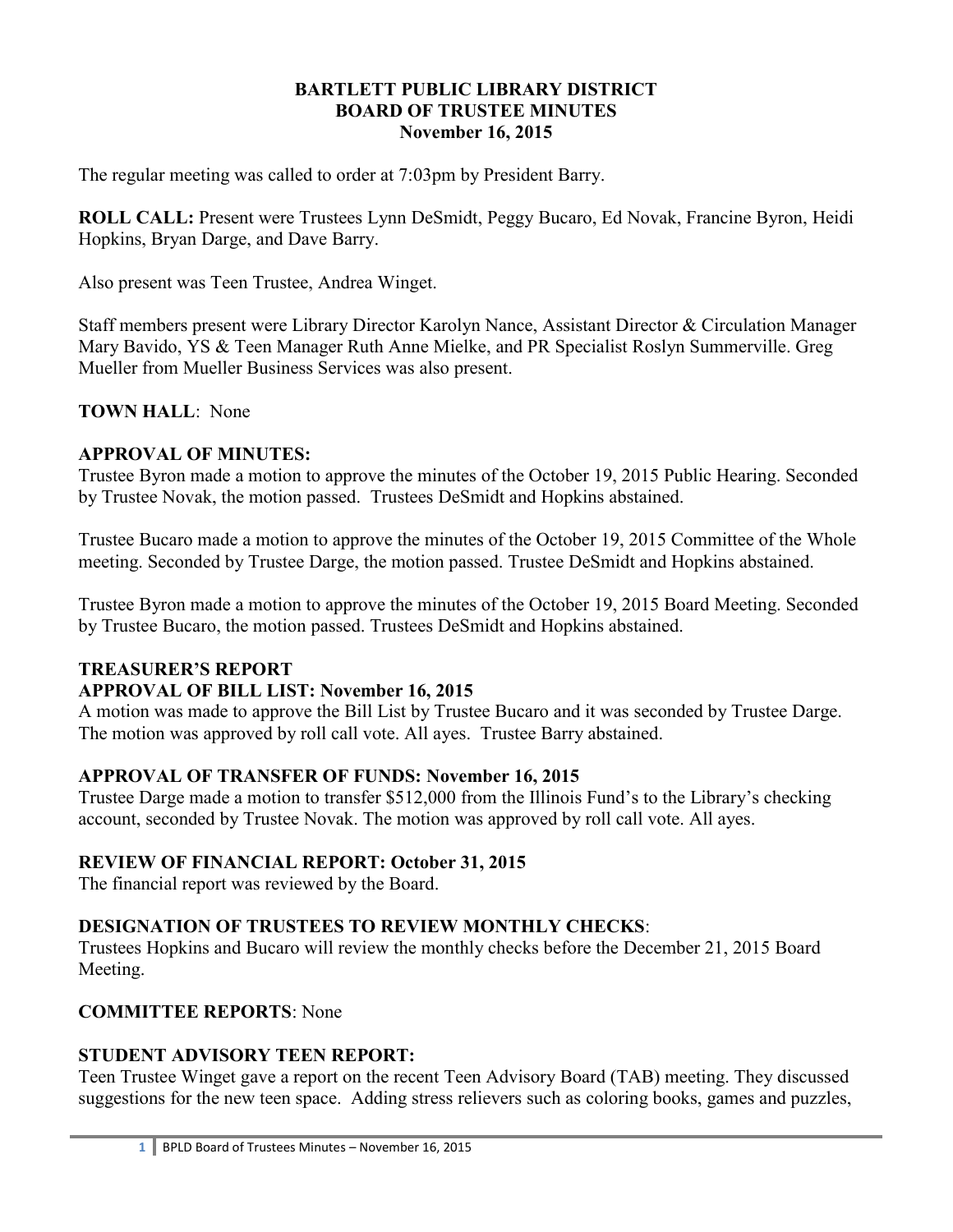especially during final exam weeks, would be helpful. Also, having some school supplies such as pens and pencils available would help with those doing homework.

# **CORRESPONDENCE** Hanover Township New Leaders in Education Reception:

Trustee Barry recommended attending this reception. It recognizes educators who have made a difference in the Unit School District U-46. Trustees Barry, Byron and DeSmidt will attend.

## **REPORTS, RAILS REPORT, QUESTIONS AND ANSWERS: President and Trustees:**

Trustee Barry attended the Illinois Library Association conference held in Peoria, IL last month. Author and speaker, Shakar Vedantam, gave a presentation about how the brain learns through stories. Trustee Barry also attended the *Battle of the Books* presentation by Ruth Anne Mielke, Youth & Teen Services Manager. *Battle of the Books* celebrates 41 years with the public libraries of Bartlett, Poplar Creek, and Gail Borden.

Next year's conference will be held at the Donald E. Stephens Convention Center in Rosemont, October 18-20, 2016.

## **ACTION ITEMS:**

### **Coil Replacement/Cleaning:**

This item has been tabled to the December  $21<sup>st</sup>$  meeting.

### **DISCUSSION ITEMS:**

**Renovation Update:** The Renovation Project is a month ahead of schedule. There have been no closings as the construction company and library staff have been able to shift collections and work around carpet replacements. The project to address cleaning and replacement of HVAC Coils will be worked on soon. The Air Test & Balance will be conducted after the cleaning is completed.

**Trustee Photos:** The Trustee photo project has been completed.

**2016 IMRF Rate 13.29%:** The new IMRF rate is .02% higher than last year's.

**Trustee Academy:** RAILS has sent out information about the online training and webinars that are available through the Trustee Academy. Director Nance highly recommends taking advantage of the opportunity.

**Village of Bartlett Holiday Party:** Trustee Hopkins has received notice that the Village Holiday Party will take place on December 11, 2015 at Bartlett Hills from 5:00-8:00pm.

**Renovation Celebration:** The Renovation Celebration is scheduled for Saturday, January 16 from 11:00am to 4:00pm. There will be raffles, display tables, tours, and a visit from Curious George. Invitations have been sent to all local civic and business groups as well as local dignitaries and the residents of the Bartlett Public Library District.

**Library Annual Awards Party:** The annual dinner will take place on Friday, January 22, 2016 at Moretti's.

**2016 Annual Library Trustee Banquet:** Sponsored by L.A.C.O.N.I. (Library Administrators Conference of Northern Illinois), the annual dinner will be held on Friday, April 15, 2016.